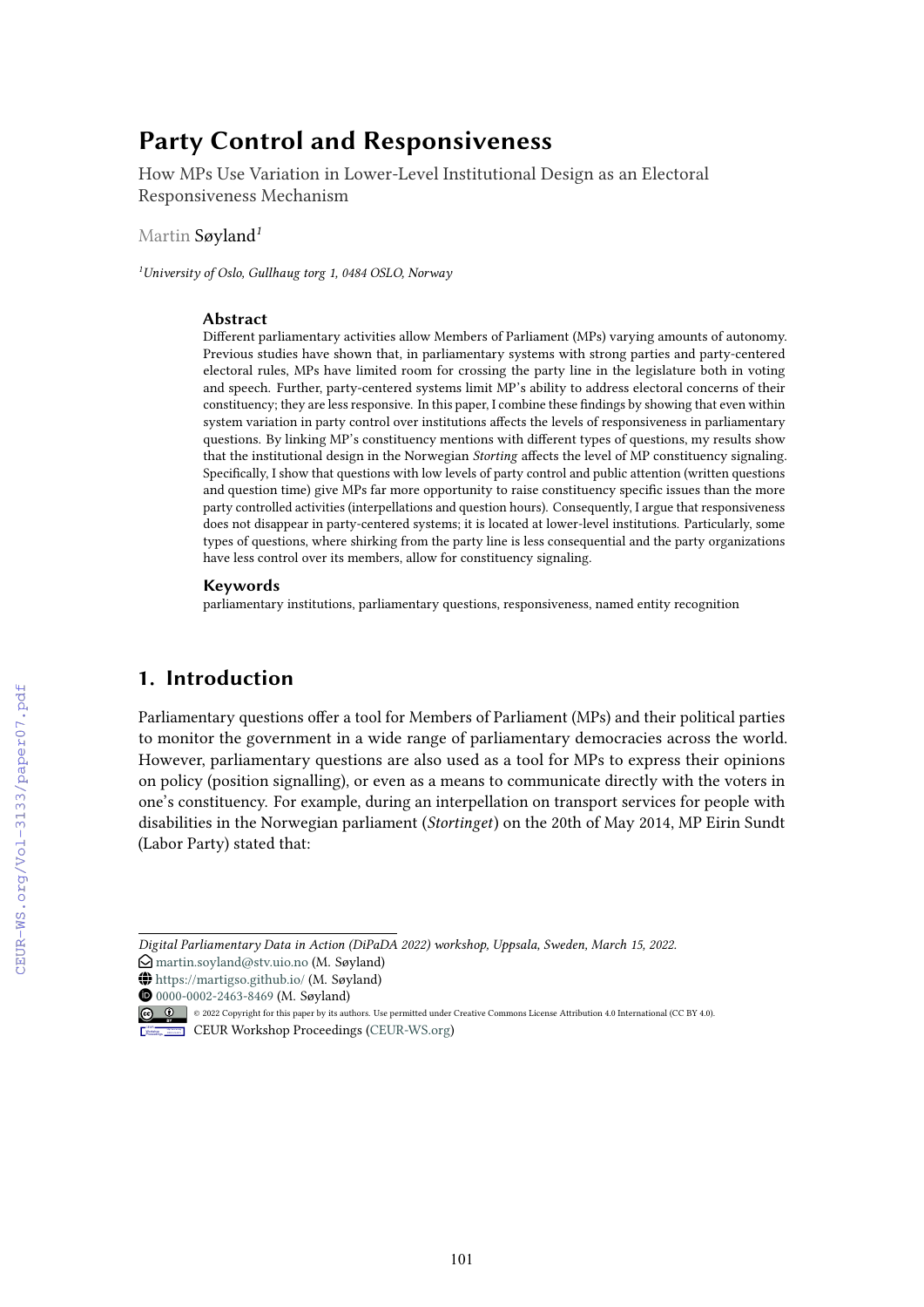We are talking about parents, mothers and fathers, who want to participate in their children's activities, for instance football tournaments. You can not get from Ålgård to Kverneland, there is no bus.<sup>[1](#page-1-0)</sup>

The geographical mentions of Ålgård and Kverneland are interesting in this speech, because most MPs (or Norwegians in general) will probably not know these two places unless they are from the area, and certainly not that "football tournament" in this context very specifically refers to a yearly football tournament for kids in Kverneland (Grønt Gras). So, why does the MP use a context most of the audience in the national assembly will not recognize? Numerous previous studies have covered MPs' propensity to highlight problems within the constituency they were elected from, and Eirin Sundt was elected from Rogaland whichis the electoral district for both locations mentioned in the speech. Some studies have also shown that political systems with strong parties strongly dampens the ability to voice constituency concerns [\[1\]](#page-15-0). Seeing as Norway has a party party-centered proportional representation electoral system, this should make speeches as highlighted above rare – in contrast to more candidate-centered systems (UK, US, etc) or even mixed-member systems (Germany, Italy, etc).However, yet other studies have shown that the institutional setting of different parliamentary activities can dictate how free MPs are in that specific activity. For example, MPs can have a hard time crossing their party in voting [\[2\]](#page-15-1), but have more freedom in plenary debates [\[3\]](#page-15-2) and different types of parliamentary questions [\[4,](#page-15-3) [5\]](#page-15-4). Some studies have even shown that the institutional design of different types of questions are important for MP behavior [\[6\]](#page-15-5). Still, there has not been given as much attention to the combination of institutional design and constituency signaling in parliamentary questions.

In this paper, I utilize different question types in the Norwegian parliament to show that lower-level institutional variations matter for the amount of constituency signaling MPs will engage in. In contrast to higher-level institutional designs, such as electoral systems, lower-level institutional designs are defined as the rules of an institution that have little or no influence on incentives and behavior beyond the institution itself. Parliamentary questions are particularly well-suited for the task at hand. First, the institutional design of question types varies within systems. Thus, party control will also vary between the different types of questions. Second, MPs use a substantial amount of time on asking the questions, and questions are regarded by the vast majority – at least in the Norwegian legislature – to serve as an important tool for setting important issues on the agenda and as a control mechanism towards the government [\[7,](#page-15-6) pp. 452-453].

I utilize a unique dataset of parliamentary questions and answers coupled with named entity recognition of MP constituency mentions, to show that the relationship between party control and lower-level institutional variation matters for how much MPs focus on their own constituency in the party-centered Norwegian parliamentary system. The variation in different types of parliamentary questions affect how much MPs focus on their constituency. When the party has less control over question types, MPs tend to do more signaling. More specifically, I find that the more party controlled and formally restricted legislative activities (interpellations and question hours) contain substantially less amounts of constituency mentions than less party controlled settings (written questions and question time). MPs refer to their constituency far

<span id="page-1-0"></span><sup>1</sup>Translated from *Vi snakker her om foreldre, altså mødre og fedre, som ønsker å delta i sine barns aktiviteter, som f.eks. en fotballturnering. Du kan ikke komme deg fra Ålgård til Kverneland, det går ikke buss.*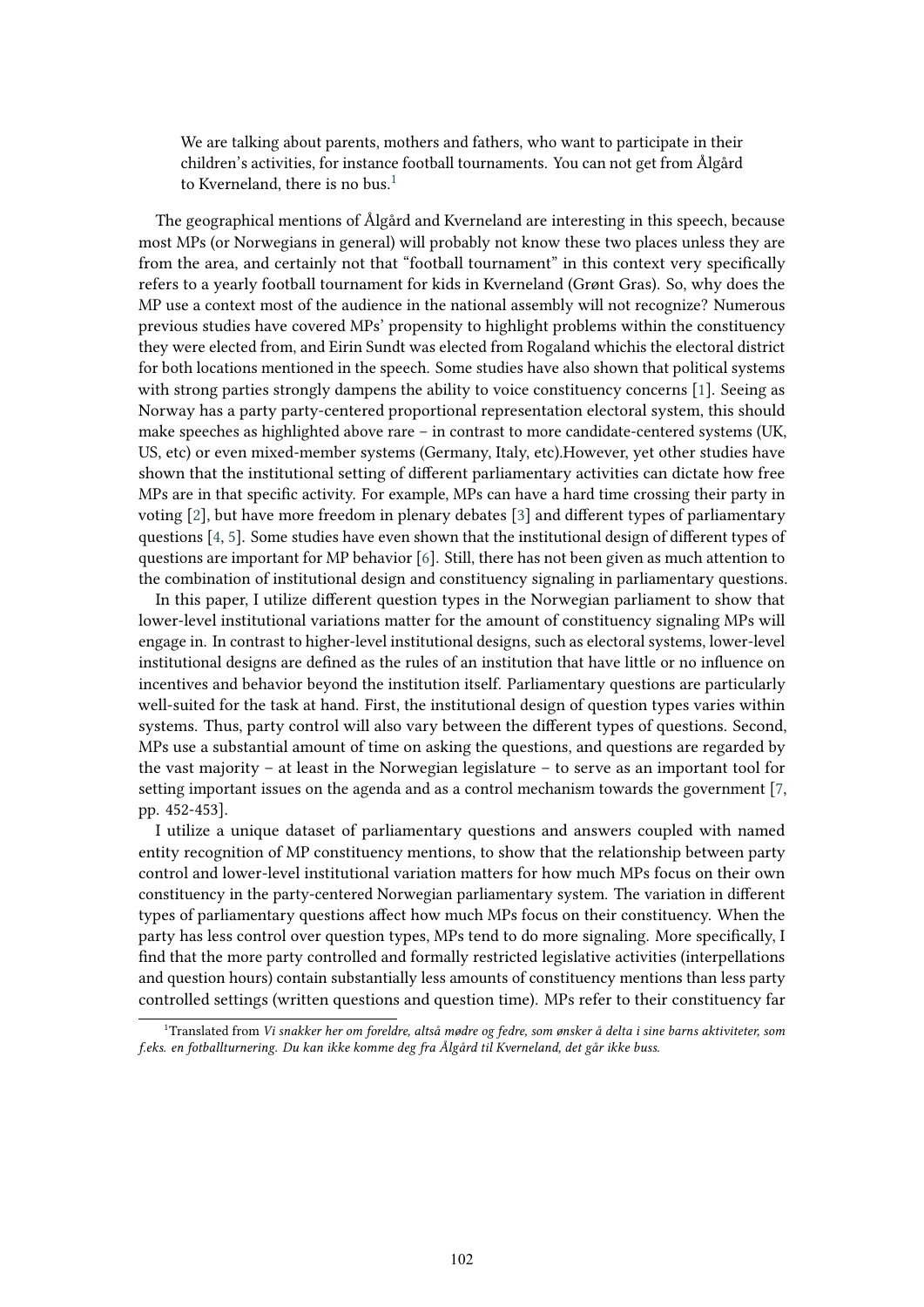less in the question hour and interpellations than they do in written questions and question time. Further, the limited time frame and increased media attention of question hours seems to give parties even more incentive to control their MPs and push the frontbenchers to the pulpit.

Consequently, my findings give important insights on MP behavior in parliamentary democracies; even though the system under scrutiny here is party-centered, the results show that there is room for MPs to have substantial focus on constituency issues under the right circumstances. Thus, this paper corroborates and supplements previous findings of studies on variation in institutional design and the effects of party control on MP behavior in parliamentary democracies – the different types of parliamentary questions do influence what MPs want to and are allowed to talk about. In sum, both institutional design at the lower-level and, in extension, party control within these institutions are essential to the level of responsiveness in legislative activities.

# **2. Parliamentary Activities**

Institutional design varies significantly between democracies. At the higher level institutions, electoral systems differ between those more party-centered and those more candidate-centered. Some electoral system designs have strict procedures for assigning the prime minister and cabinet, whereas others have less formalized procedures; even appointments of public administration personnel can vary between US style spoils system and merit systems.

At the lower-level institutions, there are all the more differences – even between parliamentary democracies and different levels of government. From various parliamentary procedures, through rules for roll-call votes, to seating arrangements, parliamentary systems operate with different (and mostly exclusive) sets of rules. In this section, I will discuss the role of questions in parliamentary systems and explore some of the most important previous findings with regard to parliamentary questions and their effect on MP behavior. Further, I outline the important institutional designs of the Norwegian case both at the higher and lower-level controls, with emphasis on the design of parliamentary questions.

### **2.1. Parliamentary Questions**

Questions are a part of the institutional tool kit for controlling the executive branch in most democratic legislatures. Parliamentary questions are non-legislative in nature because they do not directly produce policy [\[8,](#page-15-7) pp. 348], but they nevertheless serve an important purpose as a monitoring mechanism to scrutinize government policy and an instrument for agenda-setting [\[6,](#page-15-5) pp. 382]. It is also stressed in the literature on parliamentary questions that this is not a costless effort [\[4,](#page-15-3) pp. 263]; parliamentarians invest time into formulating questions and cabinet members usually invest time into answering them. A common criticism of this notion is that MPs have writers prepare their questions and speeches. However, there are no indications in the Norwegian case that this is a valid concern. Indeed, if MPs did have writers, it is highly unlikely that these would act on behalf of the constituency the MP was elected from at the cost of the party. Accordingly, the results of my analysis would be skewed towards the null-hypotheses, which is far better than the opposite. The public awareness of the content in these types of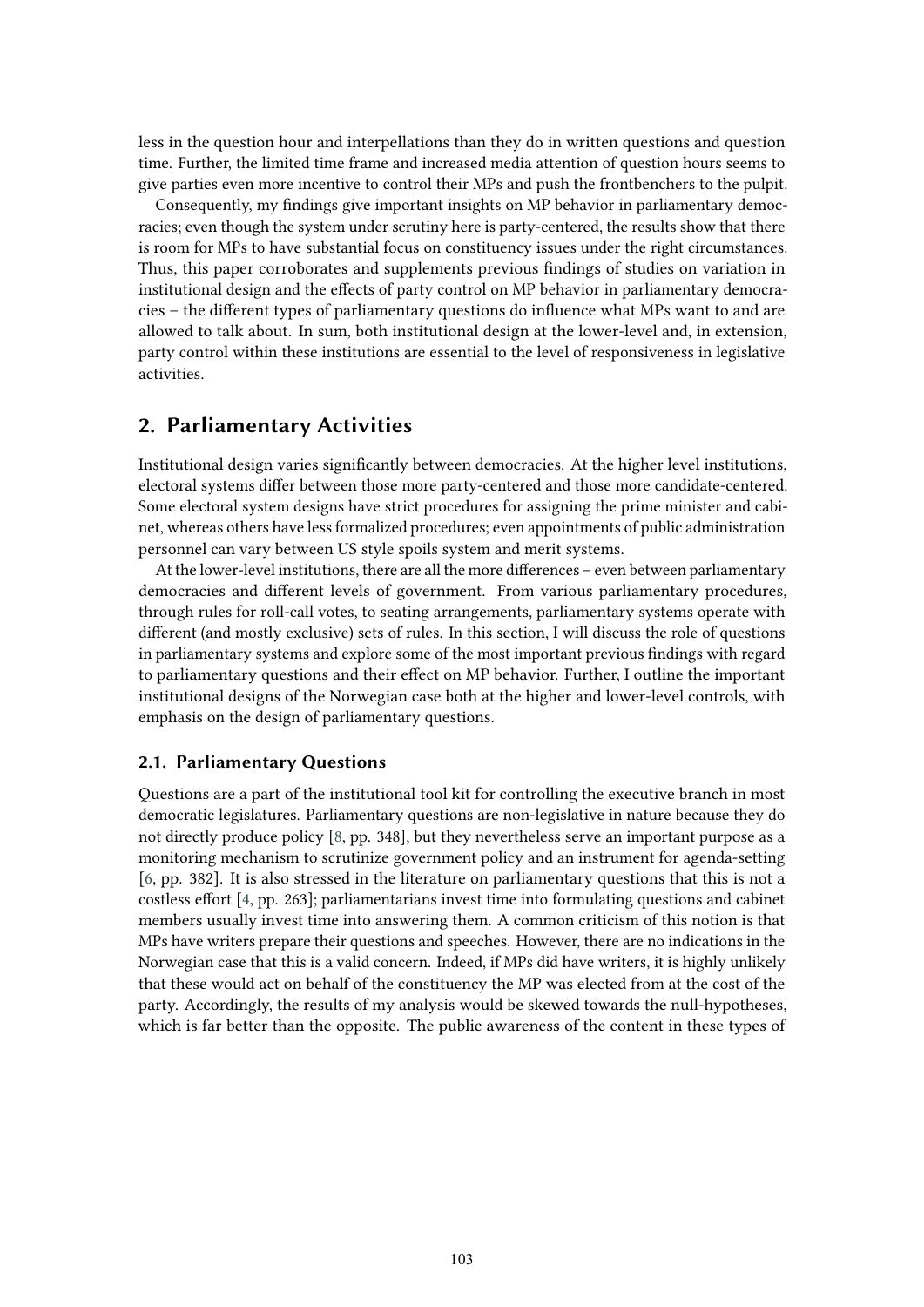parliamentary activities, nevertheless, seems to be low, as shown by Soontjens [\[9\]](#page-16-0). They also demonstrate that MPs overestimate voter awareness of questions in parliament.

Another concern with using questions as a source of data is the possibility that questions can be used by MPs to "waste" time for the governing parties – either by submitting a lot of questions to increase the workload for the minister or ask *unneccessary* questions (rethorical). This is, of course, a plausible, but pessimistic, assumption to make. It is plausible because it would be naive to assume this never happens, but pessimistic about parliamentary democracy to assume all questions are asked with this motivation. Nevertheless, the formal restrictions of the different types of questions (there is no opportunity to filibuster), discussed below, will limit how much time MPs can waste. Further, the remaining types of time wasting are impossible to control for (unless MPs admit they do this through a survey or similar) and it is not clear how it would affect the results of my analysis. Consequently, this paper will assume that parliamentary questions are sincerely used for monitoring, agenda-setting, or control.

The study of parliamentary questions and responsiveness has had a somewhat split focus between studying the effects of institutional arrangements on the one hand, and responsiveness in specific types of questions on the other hand. Rozenberg and Martin [\[10\]](#page-16-1) provide a thorough mapping of the different types of parliamentary questions over various parliamentary systems and investigate the consequences of institutional design on how often MPs use different types of questions. They argue that oral question hours and written questions serve different functions. Oral questions are more focused on "general policy issues whereas written questions tend to address more specific and detailed information requests" [\[10,](#page-16-1) pp. 395]. Further, written questions are less visible to the public than question hours. Various empirical studies on parliamentary questions have also revealed several interesting insights on how the incentives for participating in different types of these non-legislative activities alter MP behavior.

For example, Proksch and Slapin [\[11\]](#page-16-2) show how national opposition Members of the European Parliament (MEPs) ask more written questions to Commissioners, arguing that such questions are regarded as an important oversight tool for the opposition. Although this study only utilizes written questions, it "highlights an oversight mechanism previous overlooked in by the EU oversight literature" [\[11,](#page-16-2) pp. 73]. Further, Kellermann [\[12\]](#page-16-3) shows that British MPs ask more questions when their previous electoral victory was smaller. He attributes this to MPs that are more electorally vulnerable want to send stronger signals of effort more than constituency specific issues. And, Whitaker and Martin [\[5\]](#page-15-4) find that opposition parties strategically focus on asking questions about policies that might uncover intra-coalition tensions in Britain. But parliamentary questions can also be used by coalition partners to control that their collaboration partners do not drift [\[13\]](#page-16-4).

Even more relevant to the question of this paper, Martin [\[14\]](#page-16-5) suggests a framework for utilizing parliamentary questions to measure constituency focus through an analysis of how Irish MPs convey responsiveness in written questions. Using data on hand-coded constituency focus in written questions, Martin [\[14\]](#page-16-5) not only shows that MPs in the Single Transferable Vote (STV) electoral system of Ireland use written questions as a means to ask constituency specific questions, but also that geographic distance from the center (Dublin) is important for MP behavior in these questions. Adjacent to the Martin [\[14\]](#page-16-5) study, Russo [\[15,](#page-16-6) pp. 299] finds that there is variation in written question constituency focus within the Italian parliament, despite the lack of electoral incentive to cultivate personal vote-seeking. Russo [\[15\]](#page-16-6) argues that,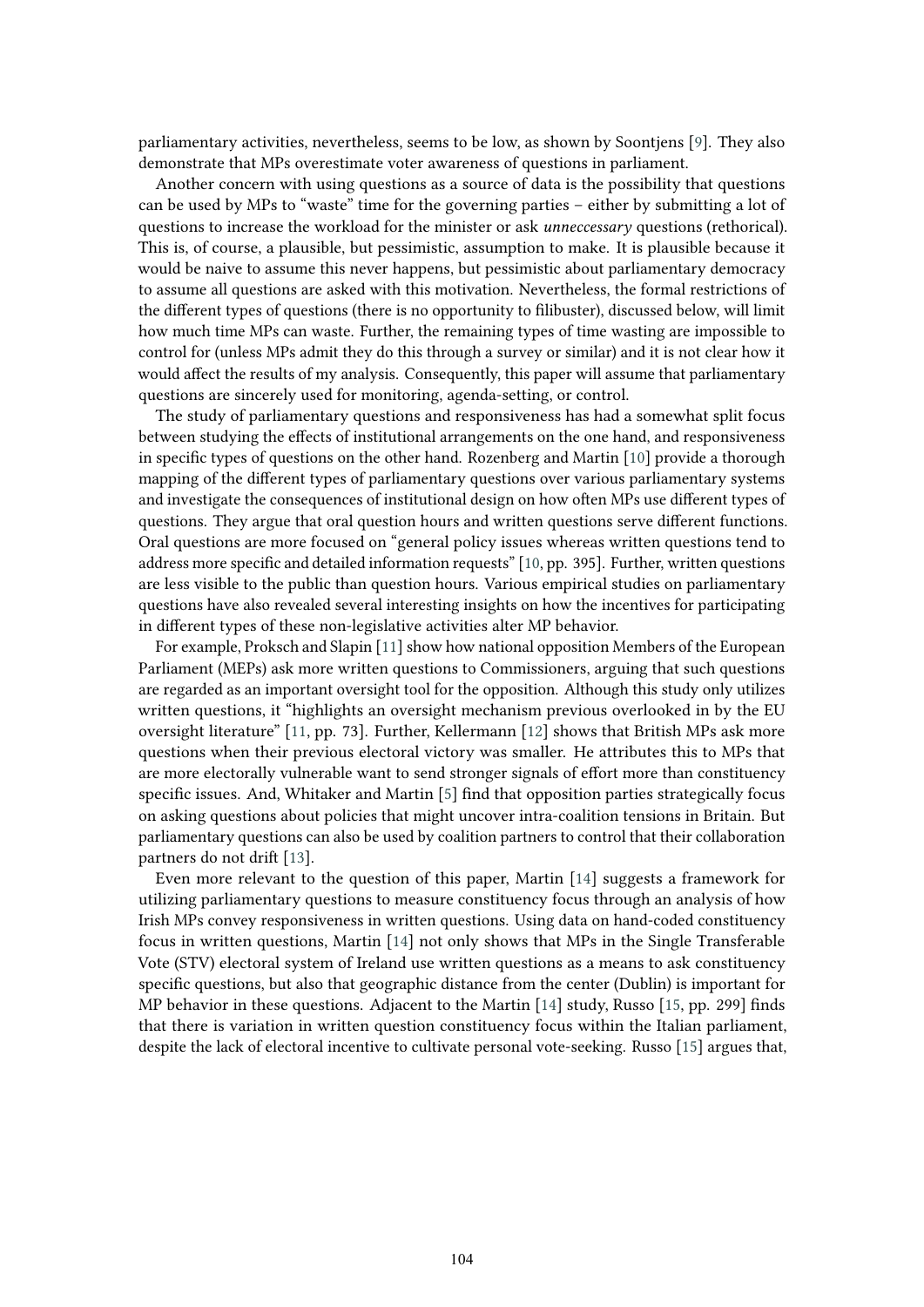in contrast to American studies, looking for constituency focus in roll call votes is fruitless in parliamentary systems. MPs in parliamentary systems tend to vote in line with their party. Therefore, parliamentary questions offer some advantages: they give MPs opportunities to defend territorial interests that might cross the party line and tabling a question is a more costly task than the act of giving a yes/no vote [\[15,](#page-16-6) pp. 292].

Rasch [\[6\]](#page-15-5) explores this from a slightly different angle. Looking at the small institutional differences between question types in the Norwegian parliament, he shows that the time constraints between question time and question hours produce large differences in which and how often MPs participate. On the one hand, question hour has developed into more of an activity for frontbenchers because the limited time frame (one hour) gives parties more control over the time allocation [\[6,](#page-15-5) pp. 391]. On the other hand, backbenchers are far more active in question time, which lasts longer and is more accessible.

These studies have shown both that the institutional design parliamentary questions is important for MP behavior and that constituency focus is prevalent, even when the electoral gain incentives are small.My approach aims to combine these two branches in the literature: unveilhow constituency focus varies over different types of questions, often with small institutional design differences.

### **2.2. Stortinget**

The particular case of this paper, Norway, has a fairly standard setup with regards to parliamentary activities, with some notable exceptions. The Norwegian electoral system is a closed list proportional representation system, with elections every four years, and the parliament is fixed for four parliamentary sessions between each election (no snap elections). The session lenght does not vary more than a couple of days. Further, parties having a strong position throughout the system; who gets to run for election and their list placement is gated by the party organizations. This does, of course, affect the day to day work in parliament. MPs that want to keep their seat have to follow the party line. As voters vote for parties and not individuals, the electoral gain from crossing the party line will generally be smaller than in candidate-centered systems. For further discussion on the Norwegian electoral system, see Cox et al. [\[16\]](#page-16-7).

As the main aim of this paper is to explore the relationship between responsiveness and institutional design, it is also important to highlight some of the lower-level institutional arrangements in the Norwegian parliamentary system; specifically how day to day work in parliament is controlled by various formal and informal rules. Here, I will discuss the formal rules of interpellations, question hours, question time, and written questions, with emphasis on how free the MPs are to raise constituency specific concerns within these settings (see also Rasch [\[6\]](#page-15-5)). There are, of course, also opportunities for MPs to voice constituency concerns in other types of parliamentary activities, such as plenary debates or even voting (voting against party because of constituency concerns). However, this paper will focus exclusively on the question types discussed in order to keep the institutional setting of the data as equal as possible.

For the four types of questions allowed in *Stortinget*, there are a fair amount of similarities in the rules guiding the questions and answers. First, the Presidency can dismiss questions that do not fall under the jurisdiction of the cabinet. This is a limitation for raising constituency concerns by itself, because a lot of constituency specific issues are under the jurisdiction of the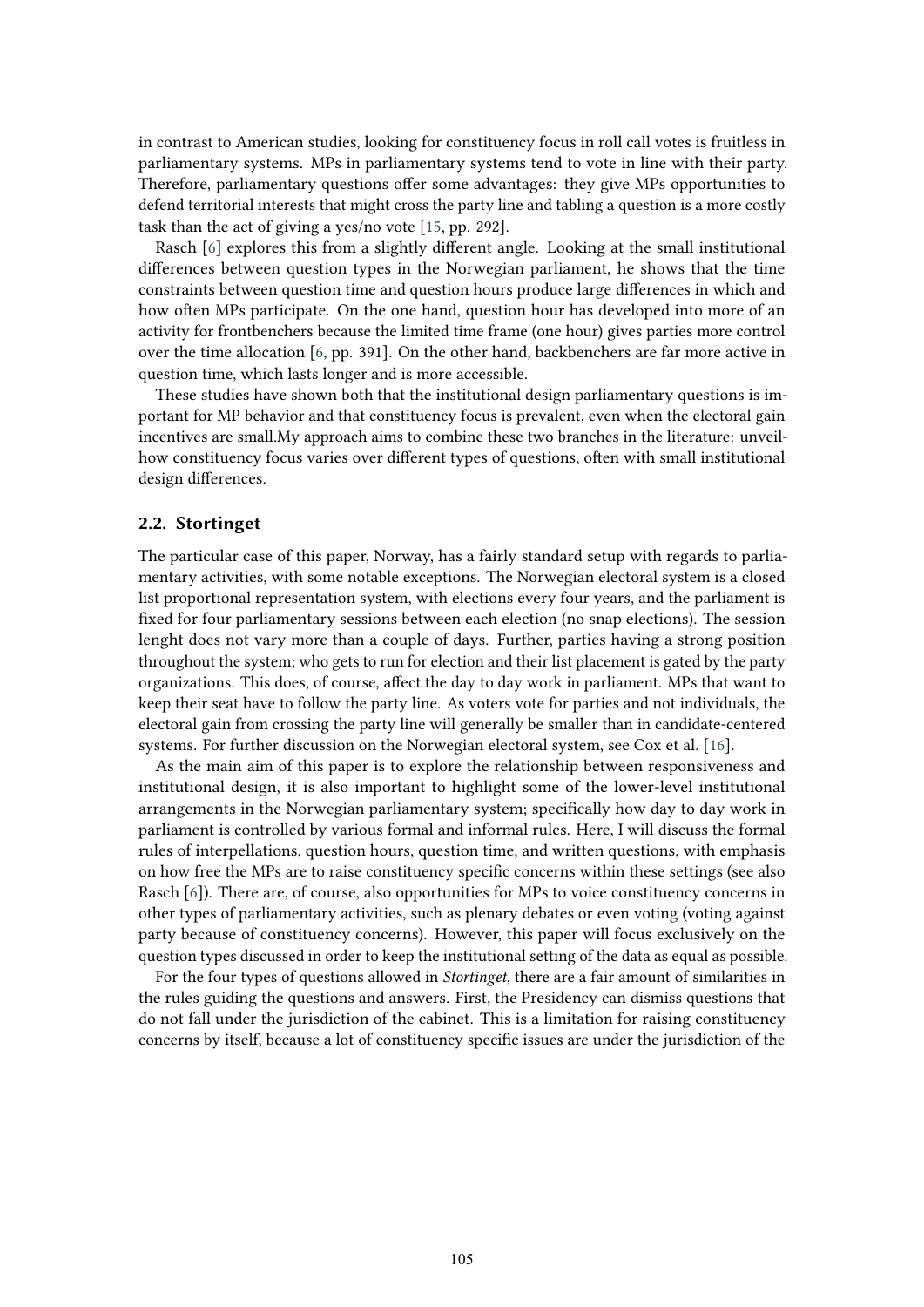municipalities. The questions, nevertheless, give opportunities for the opposition (or in some cases MPs from cabinet parties) to ask the sitting cabinet about their policies. However, the MPs can circumvent this restriction by asking broader questions but refer to their constituency as an example. Second, all MPs have equal access to the different types of questions. This means that the party organizations do not have any formal power in these institutions; if they want to influence what issues are taken up in the questions, they will have to do so informally. Third, cabinet members can always refuse to answer a parliamentary question, but might be required to justify why. Finally, the Presidency can reject the question if it goes against the etiquette of the parliament (foul language, inappropriate questions, etc).

Interpellations are regarded as the formally most strict type of questions in *Stortinget*. In addition to the limitations discussed above, interpellations can not be about legislation or questions already active in the parliament, which will enable MPs to use this question type as an agenda-setting arena. The interpellation has to be held within one month after it was asked. This gives the relevant cabinet ministers a lot of time to prepare for the question, even though they can refuse to answer and even provide justification for not answering. The time frame for interpellations are 10 minutes for the interpellant and minister to put forward/answer the question and 3 minutes to close the discussion for both at the end. The particular thing for interpellations is that the floor is also opened for the other MPs to debate after the introductions. Each interpellation can last for up to one and a half hours, giving MPs quite a bit of room to voice their opinion.

Question hours are less strict than interpellations, but also these kinds of questions have some formal limitations. The questions in the question hour are meant to be short, and each MP can only ask one question per week. Cabinet members do not get to prepare for the questions before question hours. The questioner can ask follow up questions in the question hour, and the minister can answer these. The floor is then opened up for other MPs to ask follow-up questions. Time wise, each question in the question hour is restricted to six minutes. This gives question hours a feeling of *debate battles* between the opposition and cabinet, which is also the reason for why these types of questions are more popular to follow by the media and public than other forms of parliamentary debates and questions (even though they do not produce any policy) [\[6,](#page-15-5) pp. 384]. The President decides when to stop the question hour.

Question time is less strict in terms of time limits. Here, questions are restricted to a maximum of seven to eight minutes. Question time is similar to question hour, but the floor is not opened for debate after the questioner and cabinet member have had their say, but follow up questions by the questioning MP are allowed. Cabinet members are, however, prepared for the questions in the question time; MPs have to submit their question almost one week beforehand. The less spontaneous nature of question time also makes this less interesting for the frontbenchers in the *Storting*. The question time used to be extremely time consuming because MPs used it "for partisan or self-serving electoral purposes" [\[6,](#page-15-5) pp. 387], and studies showed that electoral incentives were important for why MPs used the institution extensively [\[17\]](#page-16-8).

The solution to limit the time pressure produced by question time was to introduce written questions in the mid 1990s. Written questions are different from the other question types in that they are asked and answered in written form and require no face-to-face dialogue. Further, MPs can ask two written questions per week, which is very lenient in comparison to the other question types. Because the question time, question hour and interpellations are presented in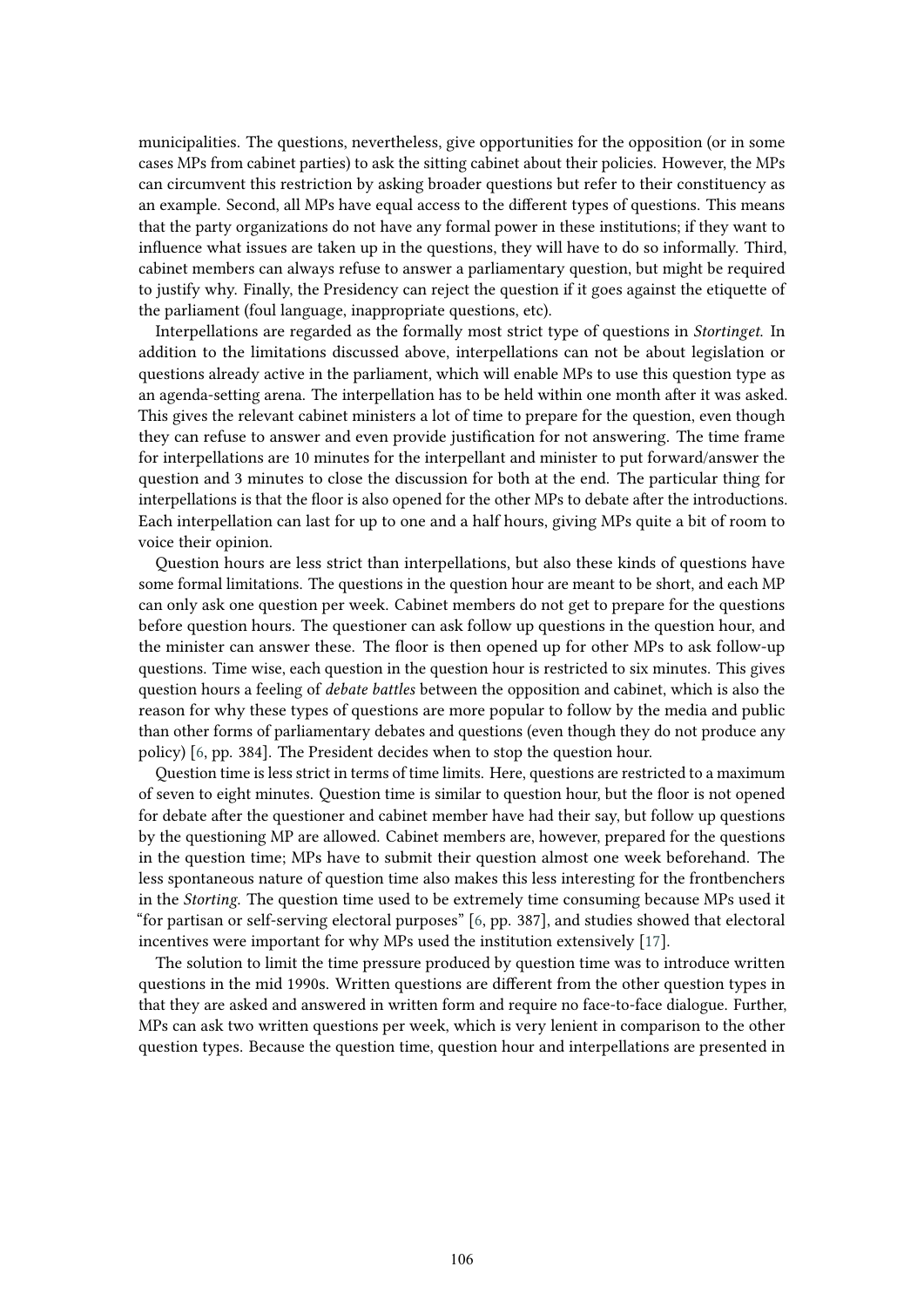the plenary, this in itself limits the number of questions that can be asked. Written questions are required to be very short (with an optional elaboration of max one page), and cabinet members have six days to answer or justify why they do not want to answer a written question.



<span id="page-6-0"></span>**Figure 1:** Average participation by MPs in different question types and over time.

Figure [1](#page-6-0) shows the number of questions MPs on average have engaged in over the different question types throughout the period covered in this paper.<sup>[2](#page-6-1)</sup> What sticks out first is the sharp and steady increase in the amount of written questions. In the earlier sessions, individuals on average submitted between 2 and 6 questions per session. Whereas in the later sessions, they submitted up to almost 18 written questions. Seeing as written questions were introduced to dampen the time pressure of question time, it is interesting that, although participation in question time is getting steadily lower over the period, the decrease does not mirror the increase in written questions. MPs participated just under 12 times per session in question time over the first half of the period, but the decrease in amounts of this question type only slowly decreased, reaching an average just above 8 questions in the latter part of the period. As for interpellations, this is consistently the question type utilized least frequently, averaging between 2 and 4 questions per MP per session throughout most of the period. Last, question hour has seen a slight increase in usage, going from an average of around 6 questions per MP in the early periods to around 8 in the later periods.

In sum, the different types of parliamentary questions have unique sets of formal rules guiding the MPs. Although all questions are restricted to stay within policy areas under the jurisdiction of the cabinet, other factors such as preparation time and the form of debate differ substantially.

<span id="page-6-1"></span><sup>&</sup>lt;sup>2</sup>Minister participation is excluded in this plot because ministers will naturally participate more often in questions; they are fewer in number and at least one will always have to participate.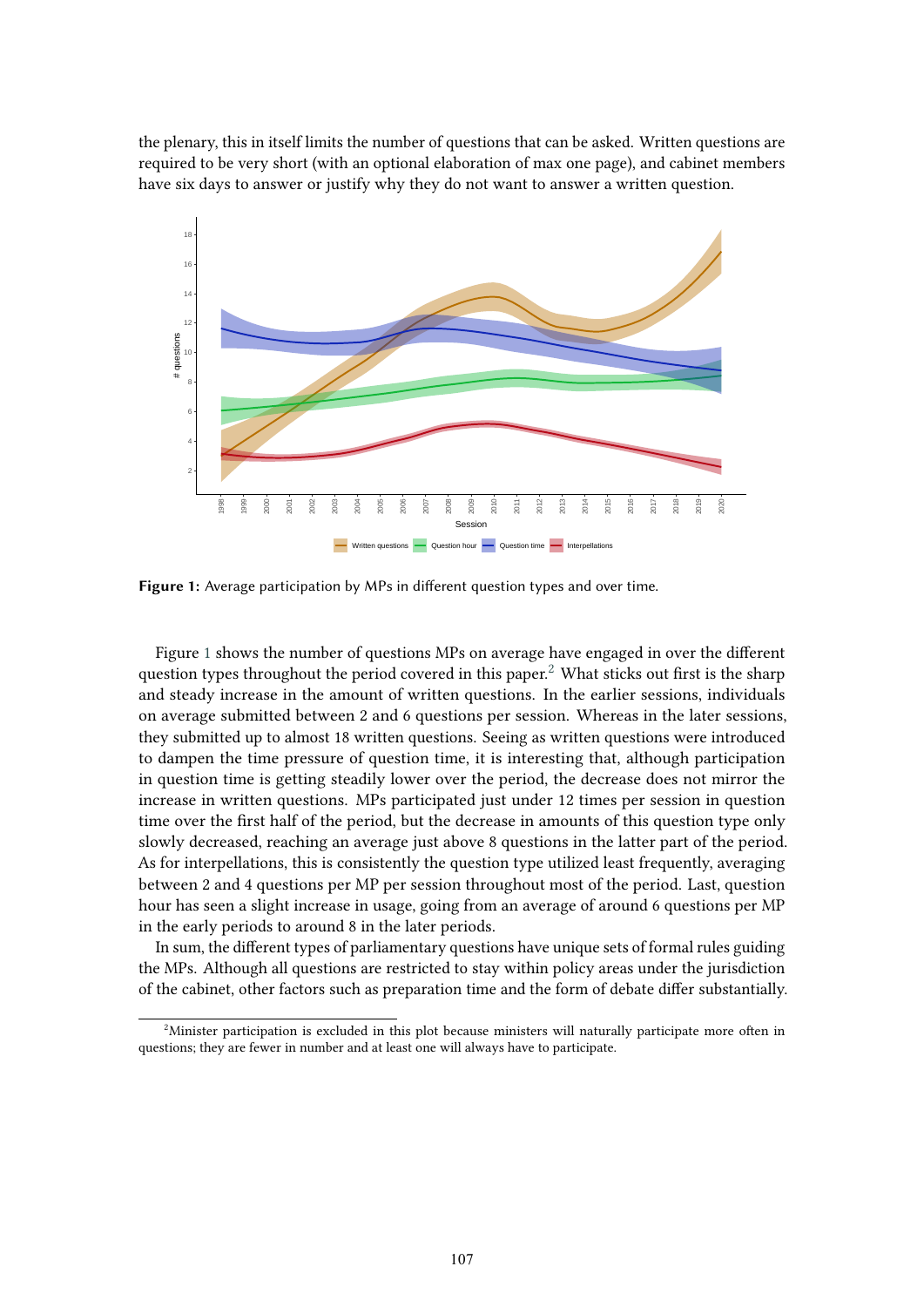The expectations for the analysis are listed in Table [1.](#page-7-0)

#### <span id="page-7-0"></span>**Table 1**

Topics focused on in the analysis, with expected effect direction and short description.

| <b>Question Type</b> | Expectation         | Summary                                  |
|----------------------|---------------------|------------------------------------------|
| Interpellations      | Less responsiveness | Long, prepared, open, and plenary        |
| <b>Question Hour</b> | Less responsiveness | Short, unprepared, open, and plenary     |
| <b>Question Time</b> | More responsiveness | Long, prepared, closed, and plenary      |
| Written Questions    | More responsiveness | Short, prepared, closed, and not plenary |

# **3. Methods and Data**

In this section, I describe the methods and data used for this paper. I start by giving a short rundown of the data, before I proceed by outlining the dependent, main independent, and control variables used in the analyses. Finally, I detail the choice of the undersampled binary logistic regression model for the analyses.

### **3.1. Data**

The main part of the data for this paper is built on all parliamentary questions, their answers, and following debates in the period from 1998 to 2021. As outlined above, the institutional rules across questions vary, which also means that what actors are allowed to participate in the different types vary.

The parliamentary questions were gathered from the Storting's API [\(data.stortinget.no\)](data.stortinget.no), using the *stortingscrape* package for R [\[18\]](#page-16-9). Even though this makes for a more seamless gathering of the data, the transcripts from the plenary are largely not standardized and include a fair amount of errors that were somewhat time-consuming to rectify.

In total, the data consist of 155098 questions produced by Norwegian MPs in the 1998- 2021 period. For the main analysis, however, I exclude questions held by MPs from parties not represented in all periods (*Kystpartiet*, *Miljøpartiet De Grønne*, *Rødt*, and *Tverrpolitisk Folkevalgte*). Additionally, some variables have missing values because of some inconsistencies in the API, giving a total of 129348 observations in the full model of the analysis (see the online appendix).

#### **3.2. Dependent Variable**

The dependent variable for the main analysis is whether MPs or ministers mention a place within their constituency in the question, answer, or following debate. Because the paper has its main focus on exploring whether constituency signalling is used under different institutional settings, rather than the amount of constituency signalling in these settings, I have opted to use a binary variable. More specifically, the variable is coded as 1 if one or more places were mentioned and 0 if not.

Although this coding seems uncomplicated at first sight, operationalizing this variable is not trivial. There are several ways to identify constituency signaling, or *localism*, in parliaments. Martin [\[14,](#page-16-5) pp. 476] lists six ways for identifying localism in questions: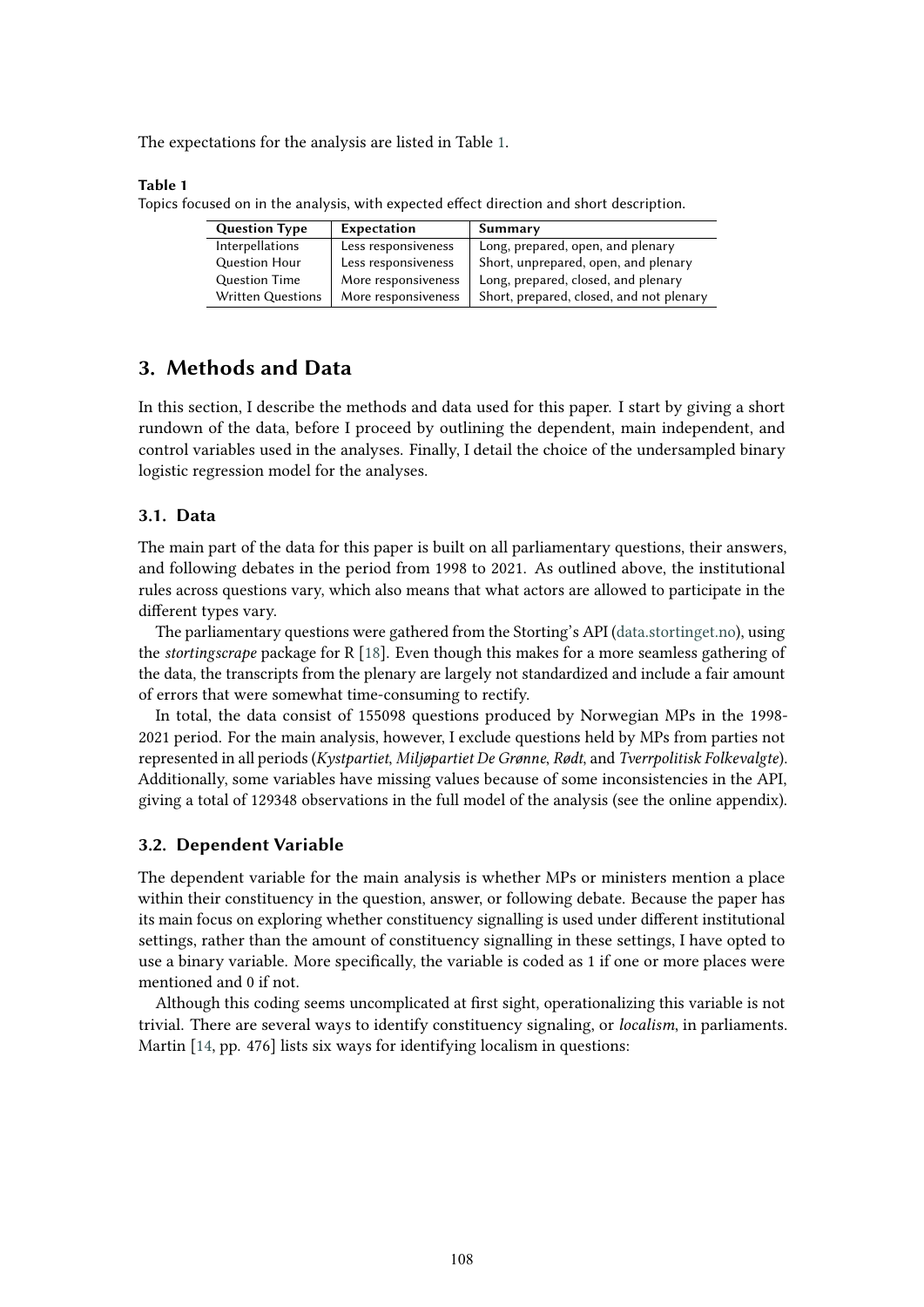- 1. Did the MP mention her constituency directly?
- 2. Did the MP mention a location within the constituency?
- 3. Did the MP mention a case or individual attached to the constituency?
- 4. Did the MP mention a building or structure within the constituency?
- 5. Did the MP mention an organization or business geographic arrangements within the constituency?
- 6. Did the MP mention an event that occurred within the constituency?

There are, however, methodological challenges in actually identifying constituency mentions through these six ways. For example, identifying direct constituency mentions seems straightforward. But in the Norwegian case specifically, the constituencies can be defined by MP's electoral districts, which are counties. However, electoral districts are quite large and MPs do not necessarily have strong ties to their entire electoral district. They will, most likely, have strong connections to specific locations within the constituency, such as hometowns, childhood homes, and so on, which taps into the second type of constituency signalling listed above. But, reliably identifying places within constituencies can be difficult for a variety of reasons: there are an almost endless amount of place names, the names often overlap between electoral districts, and their type differs substantially (mountains, towns, lakes, etc). Similar problems occur with the remaining four types of localism identifiers. In general terms, a lot of these indicators can measure localism, but they can also measure other things. Specific organizations, for example, might be mentioned by all MPs, regardless of constituency. In that case, counting only mentions of the organization by the MPs from the constituency where that organization is located would bias the measure, because MPs could mention the organization based on other factors than constituency specific concerns.

My approach is limited to the second point on the list: whether the MP mentions a location within the constituency. As discussed, this approach is not flawless, but I try to limit the amount of false positives as much as possible. The first step of my approach is to automatically extract named entities from each text in the corpus using *spacyr*, which is a *spaCy* wrapper for R [\[19,](#page-16-10) [20\]](#page-16-11). Named entities are, in short, named real-world objects, such as persons, geographical locations, titles, and so on. After the texts are tagged with  $spaCy$ , I subset only the named entities tagged as locations, either in single token entities (*Ytterøy*) or multi-token entities (*Wessels plass*). The entities are then matched with geographical data from *Kartverket* (Norwegian map data agency). These data lists all place names in Norway with an indicator for county and municipality for each place. Seeing as MPs are elected on the county level, if the named entities from a speech match one or more places in the map data for the MPs constituency (county), my dependent variable gets a value of 1, and 0 if not.

Figure [2](#page-9-0) shows the average amount of constituency mentions for each question per 1000 words of that question over question types and sessions within the range of the data. Written questions are relatively stable, although with a slight downwards going trend, at between 0.50 and 0.34 average mentions throughout the period. Question hours have low amounts of mentions in the first half of the period, but has a moderate increase in the latter part of the period, peaking at 0.35 mentions per 1000 words on average. Question time shows the highest amount of variation between sessions (0.40 to 0.71), but also higher amounts of mentions over all periods. The amount only drops below 0.50 mentions in six of the 23 sessions covered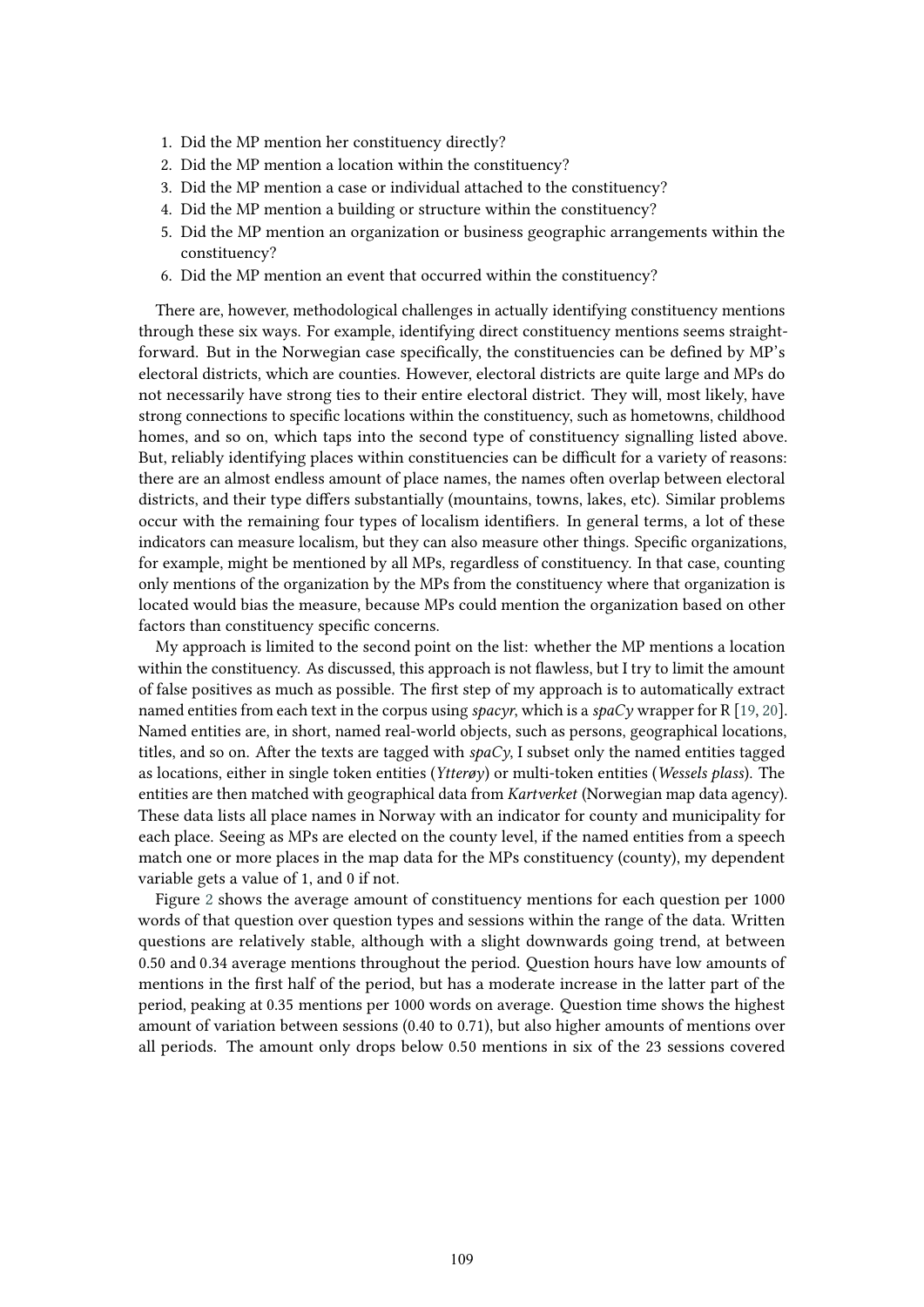

<span id="page-9-0"></span>**Figure 2:** Average constituency mentions per 1000 words in different types of questions. Covers all sessions from 1998-1999 to 2020-2021. The line shows trends over time using local fitting (LOESS).

here. Interpellations show very low and stable numbers of constituency mentions on average, spanning between 0.14 and 0.28 mentions.

This seems unsurprising, as we expect interpellations and question hour questions to generate less constituency focus than written questions and question time. Interpellations are on average, however, substantially longer than other types of questions.

### **3.3. Independent Variables**

The main independent variable of interest for this paper is the institutional setting of the texts. The variable is split into the four institutional settings discussed above: 1) written questions (reference category), 2) question hour, 3) question time, and 4) interpellations.

However, I expect the role of the participant – MP or minister – to alter the effect of institutional variation. More precisely, on the one hand, ministers are expected to mention constituency very rarely in all types of questions, as they seldom have jurisdiction over local matters (that is usually the responsibility of municipalities) and the minister does not set the agenda for the question – they only respond to the MP. MPs, on the other hand, are expected to utilize the variation in institutions over the different types of questions to mention their constituency when possible.

Importantly, in order to make sure that the effect of setting can be attributed to personal MP preference, I include a control for MP party alignment. This variable is constructed by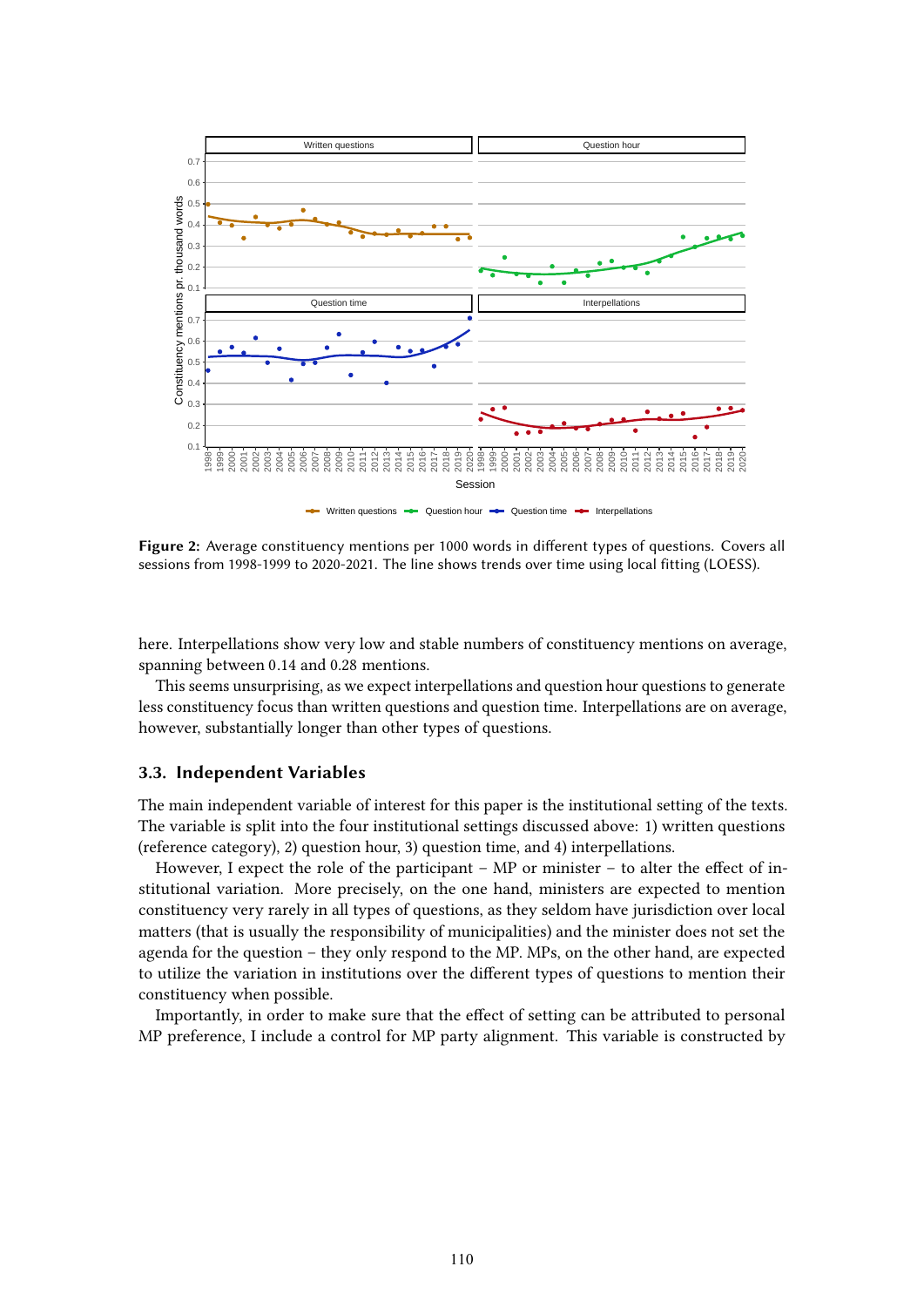calculating the cosine similarity between the text produced by an MP in plenary debates during a parliamentary period with the text produced by all other MPs of the same party in the same period. Thus, the measure gives a similarity score between an MP's plenary debates and fellow party members in parliament. The resulting score will be higher when the MP is closer to the party average and lower when the MP is further away from the average. There are some missing values for the similarity measure – see Table [2](#page-10-0) – because not all MPs participate enough in debates to calculate the cosine score.

Next, I also include personal characteristics for each MP in the analyses. Gender and age have been shown to drive behavioral differences in a variety of studies on parliaments (for example see the Bäck and Debus [\[21\]](#page-16-12) study on the effect of gender on debate participation). The general findings in this literature is that men speak more than women and that higher age leads to more participation. Additionally, I include the number of words in a given text in the regressions. As mentioned above, the longer a text is, the more room an MP or minister has for mentioning her constituency within the text.

As for further controls, I use fixed effects for the party of the MP and parliamentary period in order to isolate variation over time and parties: new MPs are elected after elections, which might drive debates in more or less constituency focused directions, and some parties have local matters as more salient issues than others. Last, I control for whether the text was produced in an election year or not. If electoral concerns are the main reason for signaling to the constituency, we would expect there to be a spike in mentions whenever there is an election coming up.

Table [2](#page-10-0) shows descriptive statistics for the full dataset over the variables used in the analyses. Note that the mean for the binary variables are the proportion of positive (1) outcomes on that variable. For example, there are constituency mentions in  $9\%$  (0.09  $\star$  100) of the cases in the data.

|                               | Mean   | Sd     | Min   | Max      | N missing |
|-------------------------------|--------|--------|-------|----------|-----------|
| <b>Constituency mentions</b>  | 0.09   |        | 0.00  | 1.00     | 0         |
| <b>Question hour</b>          | 0.20   |        | 0.00  | 1.00     | $\theta$  |
| <b>Question time</b>          | 0.27   |        | 0.00  | 1.00     | $\theta$  |
| <b>Interpellations</b>        | 0.09   |        | 0.00  | 1.00     | $\theta$  |
| <b>Written questions</b>      | 0.44   |        | 0.00  | 1.00     | $\theta$  |
| Institutional role (minister) | 0.48   |        | 0.00  | 1.00     | $\Omega$  |
| Ideological distance (cosine) | 0.66   | 0.09   | 0.12  | 0.91     | 23861     |
| Gender (male)                 | 0.60   |        | 0.00  | 1.00     | $\theta$  |
| Age                           | 47.69  | 9.17   | 19.27 | 76.48    | 40        |
| Word count                    | 250.83 | 267.15 | 1.00  | 12601.00 | $\theta$  |
| Election year (yes)           | 0.26   |        | 0.00  | 1.00     | $\theta$  |
|                               |        |        |       |          |           |

#### <span id="page-10-0"></span>**Table 2**

| Descriptive stats for variables used in the analyses |
|------------------------------------------------------|
|------------------------------------------------------|

### **3.4. Models**

With a binary variable, showing whether MPs mention their constituency or not, logistic regression is the best fit. Because the dependent variable is skewed towards zero – there are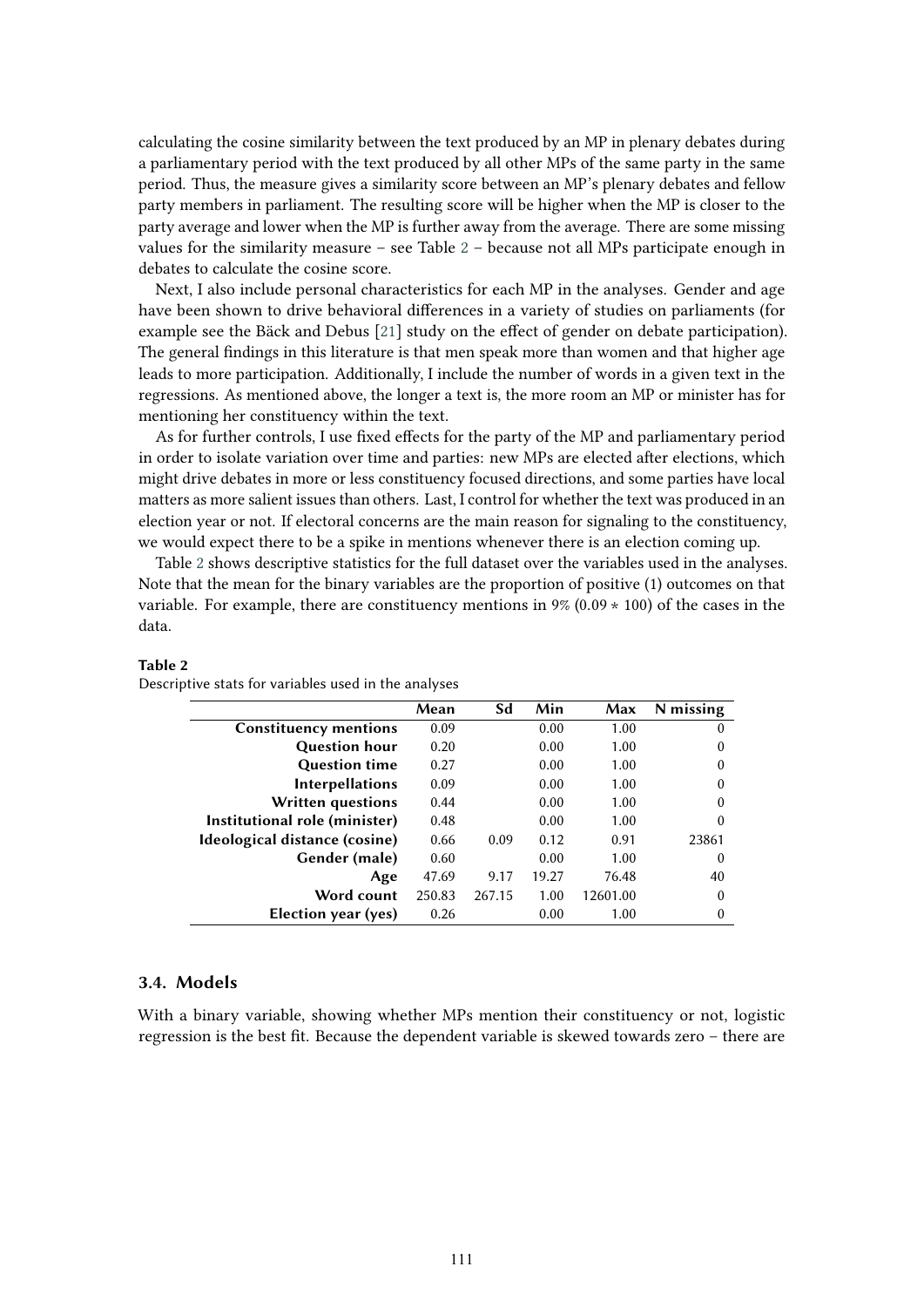a lot more texts without constituency mentions than with – I use an undersample simulation approach through the *ROSE* package for R in the main analysis [\[22\]](#page-16-13). In short, this approach entails balancing the data (undersampling) by randomly removing majority class units. I also do the undersampling over 1000 iterations in order to make sure the results are stable (see Menardi and Torelli [\[23\]](#page-16-14) for a thorough discussion).

Further, I run a series of additional robustness models, shown in the online appendix. $^3$  $^3$  First, I run a model with the same model specification as the main analysis, but using the full dataset for the estimation. Second, I estimate a model restricting the data to only texts between 50 and 500 tokens long. Third, I run a model excluding mentions of the four biggest cities in Norway – Oslo (capital), Bergen, Trondheim and Stavanger – from the dependent variable. This is done because all MPs mention these cities often, regardless of their constituency, which could inflate the effect for MPs actually from the constituencies where these cities are located (since I do not count mentions for MPs not in the constituency). The results of these robustness models and how they differ from the main analyses is discussed more in detail in the online appendix, but the general take is that the general findings of the main analyses also holds in these alternative models.

# **4. Analyses**

In this section, I present the results for answering the question outlined earlier: Does lower party control in various institutional settings increase MP autonomy? The first analysis shows that MPs do indeed utilize the liberty of decreased party control in certain settings, namely in written questions and question time, to raise constituency concerns to the government.

### **4.1. Constituency Mentions**

For the results of the main model, shown in Figure [3.](#page-12-0) The figure shows the mean logit coefficients (points) over all undersampled simulations with the 5% to 95% quantiles over the simulations as confidence bands. We can immidiately observe that constituency focus is higher, when all else is equal, in written questions and question time, than in question hour and interpellations (reference category) for MPs (reference category). Also, notice that there is a large negative effect for going from MPs to ministers; the expected probability for ministers mentioning their constituency is substantially lower than for MPs in all types of questions. This is in line with expectations. The interaction between question type and institutional role will be discussed in detail below.

As for the remaining controls, I will discuss these individually, holding all other variables constant at 0. First, ideological distance has a relatively strong negative effect (−0.781). This means that the further an MP (or minister) is from the party mean in the cosine measure, the more likely that MP is to mention her constituency in speeches. Because the cosine measure has a range of 0.119 to 0.910 and a mean of 0.660 in the data, the effect is less strong than it might appear at first glance. Going from the lowest cosine value to the highest, decreases the expected

<span id="page-11-0"></span><sup>&</sup>lt;sup>3</sup>The online appendix can be found at: [https://github.com/martigso/party\\_control\\_responsiveness](https://github.com/martigso/party_control_responsiveness)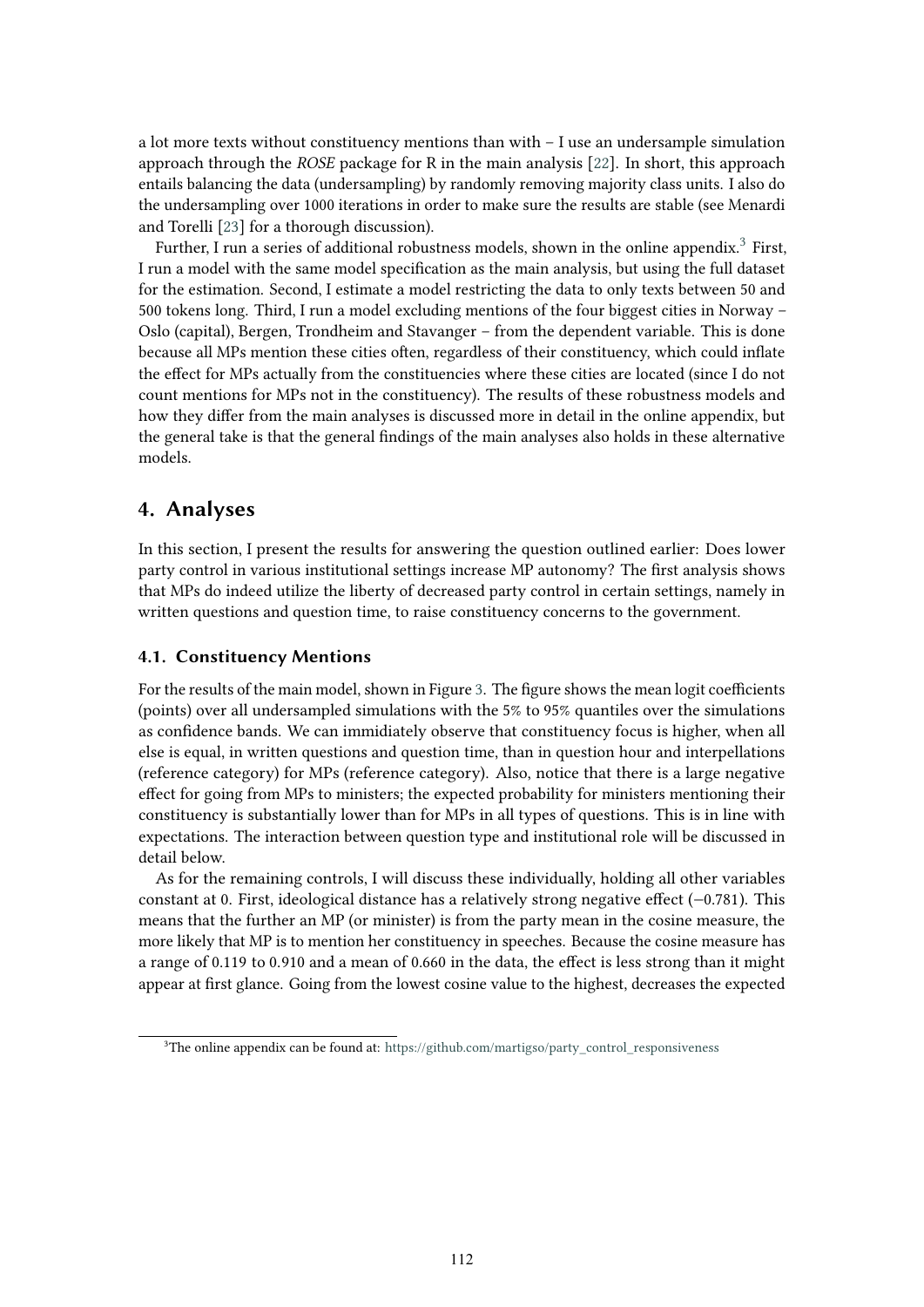

<span id="page-12-0"></span>**Figure 3:** Results of undersampling simulations. The points in the figure shows the average logit for each variable over all simulations. Uncertainty bands show the interval between 5% and 95% of the estimates over simulations.

probability of mentioning one's constituency from 52.1% to 36.9% $^4$  $^4$ . This is still a substantial effect and in line with the expectations for the variable in question.

Next, gender has a weak positive effect. Using the same formula as above, the model estimates a probability for women to mention their constituency 54.4% of the time, whereas men are expected to do this in 56.9% of their speeches. Further, the effect of age is close to 0, but has a wider range in the data (about 19 to 77 years old). Nevertheless, the effect is weak: going from a 40 year old MP to a 60 year old MP only increases the probability of constituency mentions by 4.3 percentage points (63.4% and 67.7%).

<span id="page-12-1"></span> $4 \frac{exp(0.176 - 0.781 * 0.119)}{}$  $\frac{exp(0.176-0.781*0.119)}{1+ (exp(0.176-0.781*0.119))} * 100 = 52.1\%$  and  $\frac{exp(0.176-0.781*0.910)}{1+ (exp(0.176-0.781*0.910))} * 100 = 36.9\%$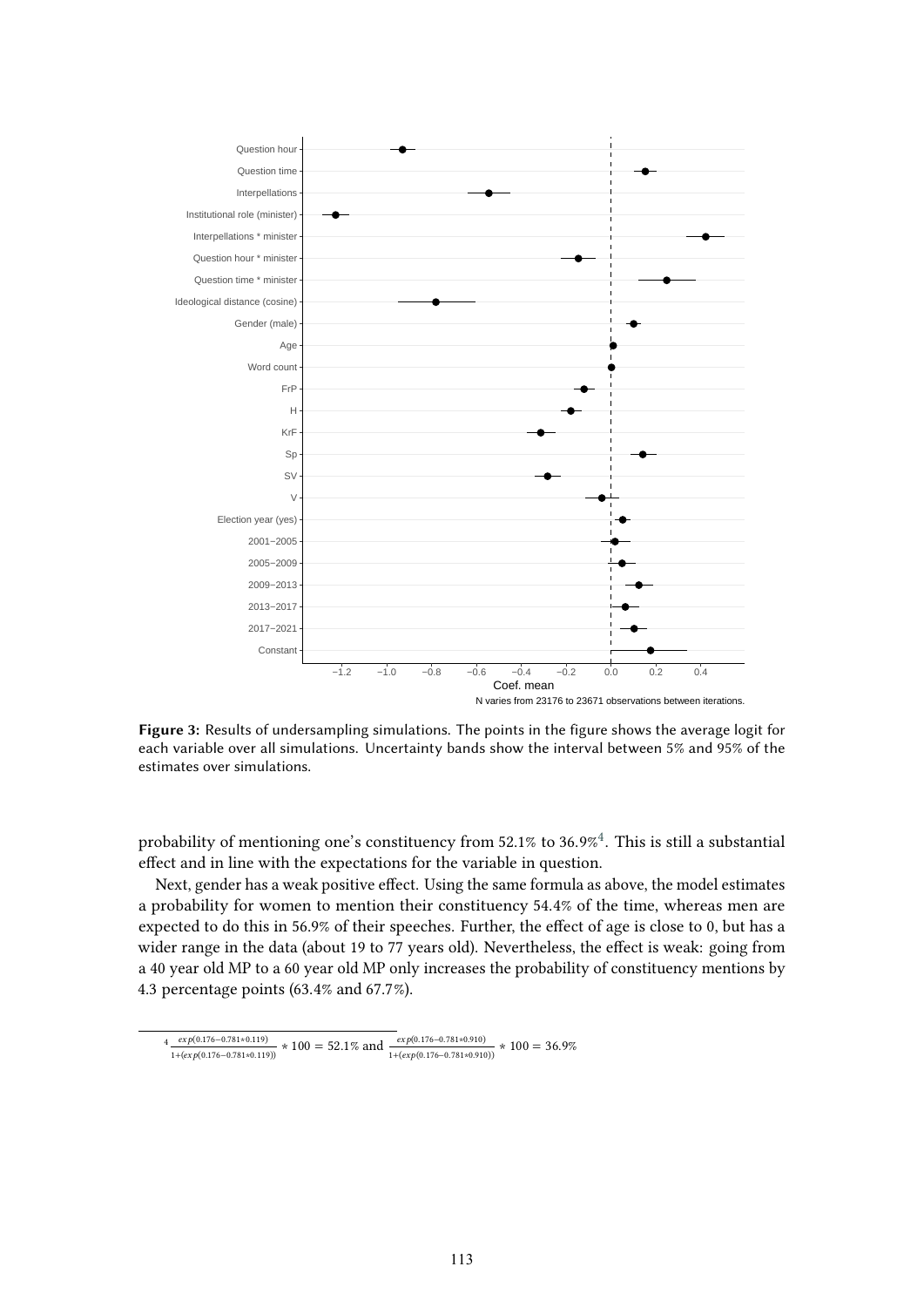The word count variable effect is positive, as expected, and moderately strong (due to the wide range of the variable). A speech with 87 words (25 quantile) has an expected probability of 57.8% for an MP mentioning her constituency and a speech with 323 words (75 quantile) 66.5%, which is a 8.7 percentage point increase.

As for the party fixed effects, the magnitudes are relatively small. Unsurprisingly, the Center Party (Sp) has the highest expected probability of mentioning a constituency. An MP from the Center Party is expected to have a 11.3 percentage point higher probability than an MP from the Christian Democrats (KrF), which is the party with lowest estimated probability for a positive dependent variable, of using constituency signaling in their speeches (57.9% for the Center Party and 46.6% for the Christian Democrats).

Election year also has a positive, albeit very weak, effect. In a non-election year any given speech is estimated to have a constituency mention probability of 54.4%, whereas the same probability in an election year is 55.7% – a meager 1.3 percentage point increase. The same goes for the period fixed effects: there is some variation, but the differences are relatively small. The biggest gap in expected constituency mention is between 1997-2001 (reference category) to 2009-2013 is 3.0 percentage points.

## **4.2. Question Types**

Looking more carefully on the effect magnitude of the main independent variables, Figure [4](#page-14-0) highlights the expected probabilities for MPs and ministers mentioning their own constituency in the different types of questions.

The figure clearly shows that there are large amounts of differences between ministers and MPs in how often they mention their constituency over all types of questions. Interestingly, the variation between question types for ministers is also substantially smaller than for MPs: holding all other variables constant, a minister will be expected on average to mention her constituency about 35% of the time in question time and written questions, 28.5% in interpellations, and 24.4% in the question hour. The uncertainty bands for these estimates are also mostly overlapping, except for the difference between question hour and question time together with written questions. The point estimate differences are, nevertheless, ordered as expected for ministers.

For MPs, the differences in expected constituency mentions between question types is larger, although the ordering of the point estimates remains the same. Question time is the most likely place to see a constituency mentioned among MPs, clocking in at an average of 68.1%. Also for MPs, overlapping the confidence band with question time, written questions have an expected probability for mentioning constituencies of 64.7%. Further, in question hours, MPs are expected to mention their constituency far less often at a probability of 41.9%, and between this estimate and the two others, interpellations give an average probability of 51.5%

In substance, these findings are, uncertainty aside, along with expectations throughout. The question types that are less party controlled for all MPs (also backbenchers), see the most amount of constituency signaling. On the one hand, the gated form in question hours leads to this being the least constituency focused question type, both for ministers and MPs. On the other hand, the more accessible question time and written questions are the most constituency focused types of questions. It is also unsurprising that question time and written questions are so similar in effect size, seeing as written questions were designed to offload the pressure on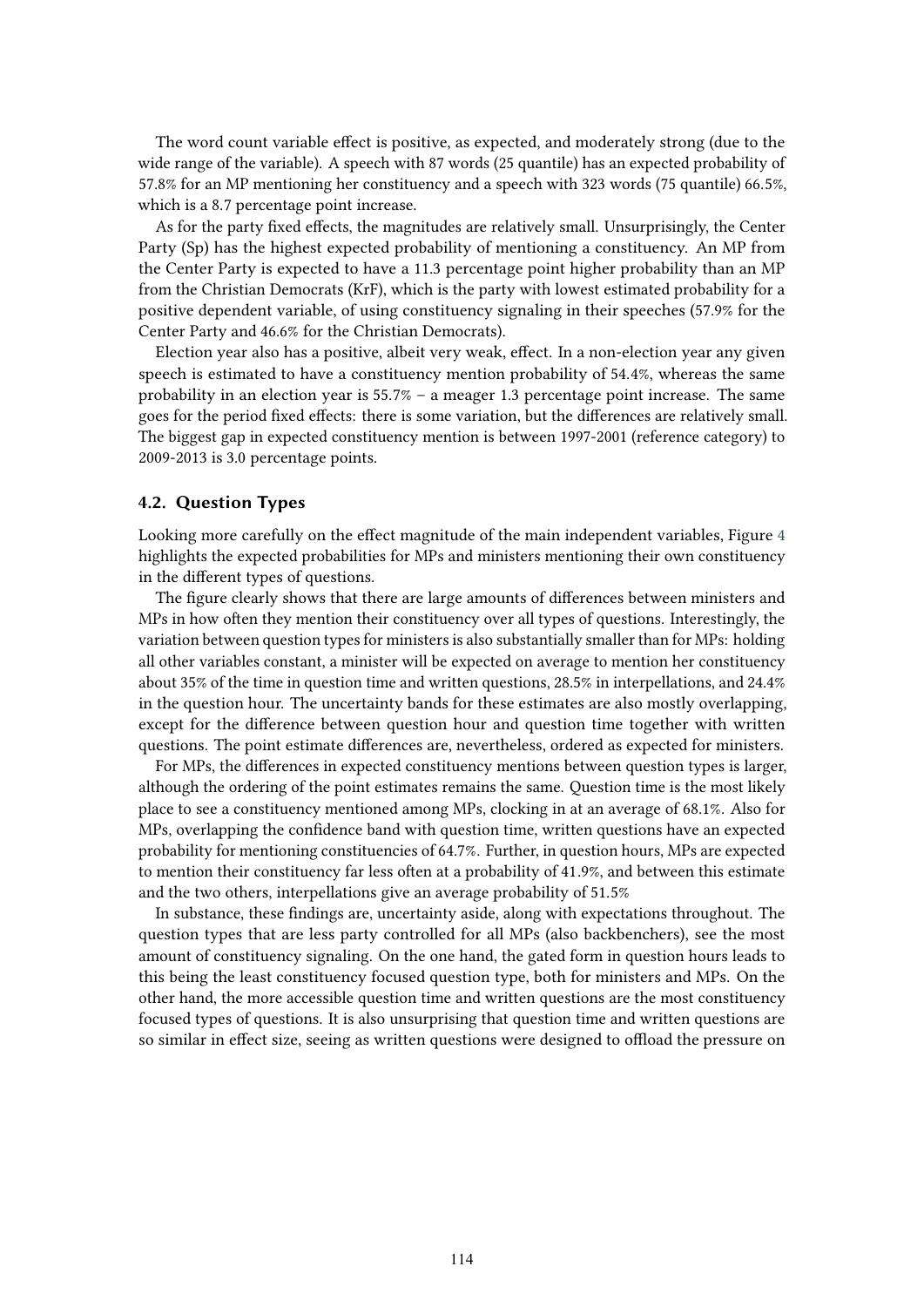

<span id="page-14-0"></span>**Figure 4:** Predicted probabilities for the different types of questions and between MPs and ministers (undersampled model).

question time. Further, the variation across question types is much higher for MPs than for ministers. In sum, the analysis shows that when the party leadership has an opportunity or incentive to take control over an institution, constituency focus diminished greatly.

# **5. Discussion**

The content of questions are an underutilized source of data in the literature on parliaments and the behavior of the actors within these systems. Not only are parliamentary questions an important arena in the day-to-day work of parliament, but the different types of questions also offer unique opportunities for investigating behavioral differences caused by institutional design.

In this paper, I have shown how party control and lower-level institutional settings matter for how much MPs focus on their own constituency in a party-centered parliamentary system. By utilizing the variation in different types of parliamentary questions in the Norwegian parliament, I have demonstrated that MPs focus on their constituency more often when the party has less control over their agenda. Particularly, my results show that the more party controlled and formally restricted legislative activities, such as interpellations and question hours, contain substantially less amounts of localism than more party controlled settings, such as written questions or question time; MPs refer to their constituency far less in question hours and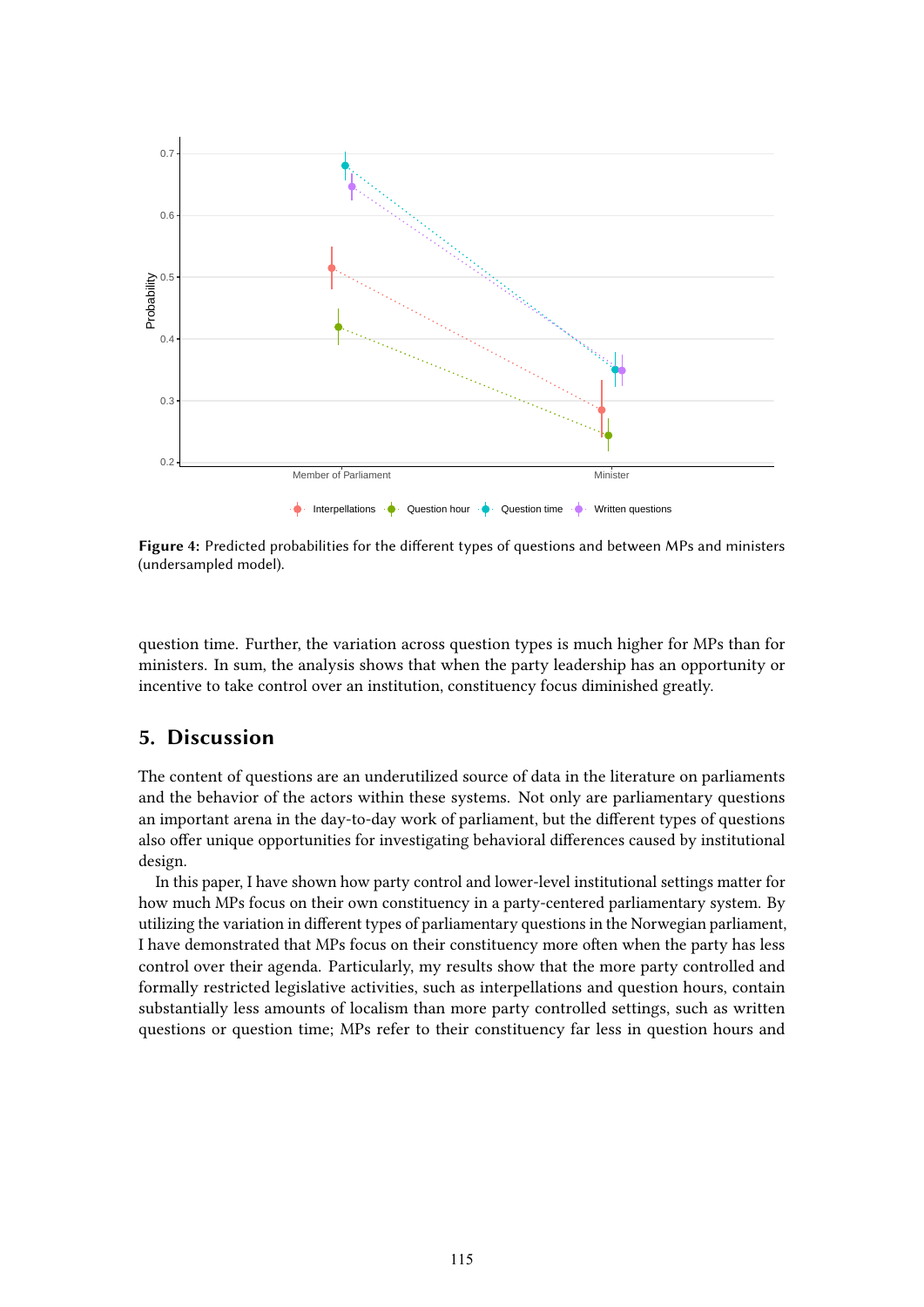interpellations than they do in written questions and question time. Further, the limited time frame and increased attention given by the media to oral question hours seems to attract the party to control what their MPs talk about even more than the other types of legislative activities. An alternative explanation for why question time and written questions see more signaling is that these types of questions are closed off for other MPs to participate in. It is a strict dialogue between the MP asking the question and the minister answering. Thus, the MP asking a question has all the agenda-setting power in the dialogue, which could make it easier to steer the debate towards that MPs constituency concerns.

Nevertheless, even in a party-centered electoral system, I show that there is room for MPs to have substantial focus on their constituency under the right circumstances. Building on this point, this paper corroborates and supplements findings in studies on institutions within parliamentary democracies; the different types of parliamentary questions do influence what MPs want to and are allowed to talk about. Constituency signaling does not disappear when going from a candidate-centered to a party-centered system; it is just located in different places.

# **Acknowledgments**

Earlier versions of this paper has been presented at research seminars at the University of Oslo. I thank the audiences for valuable and constructive comments. I also thank the reviewers and participants of the Digital Humanities in the Nordic and Baltic Countries 6th Conference for helpful feedback. Special thanks to Bjørn Høyland, Zoltán Fazekas, Jon H. Fiva, and Bjørn Erik Rasch for useful comments and suggestions on previous iterations of the paper.

# **References**

- <span id="page-15-0"></span>[1] A. André, S. Depauw, M. S. Shugart, Oxford Handbook of Legislative Studies, Oxford University Press, 2014, pp. 231 – 249.
- <span id="page-15-1"></span>[2] H. Rosenthal, E. Voeten, Analyzing Roll Calls with Perfect Spatial Voting: France 1946-1958, American Journal of Political Science 48 (2004) 620–632.
- <span id="page-15-2"></span>[3] S.-O. Proksch, J. B. Slapin, The Politics of Parliamanetary Debate: Parties, Rebels and Representation, Cambridge University Press, 2015.
- <span id="page-15-3"></span>[4] S. Martin, Parliamentary Questions, the Behaviour of Legislators, and the Function of Legislatures: An Introduction, The Journal of Legislative Studies 17 (2011) 259–270.
- <span id="page-15-4"></span>[5] R. Whitaker, S. Martin, Divide to conquer? strategic parliamentary opposition and coalition government, Party Politics (2021). arxiv:https://doi.org/10.1177/13540688211042859, early access.
- <span id="page-15-5"></span>[6] B. E. Rasch, Behavioural Consequences of Restrictions on Plenary Access: Parliamentary Questions in the Norwegian Storting, The Journal of Legislative Studies 17 (2011) 382–393.
- <span id="page-15-6"></span>[7] B. E. Rasch, Opposisjonen, in: H. M. Narud, K. Heidar, T. Grønlie (Eds.), Stortingets historie 1964–2014, Fagbokforlaget, 2014, pp. 439–454.
- <span id="page-15-7"></span>[8] C. Green-Pedersen, Bringing Parties Into Parliament: The Development of Parliamentary Activities in Western Europe, Party Politics 16 (2010) 947–369.